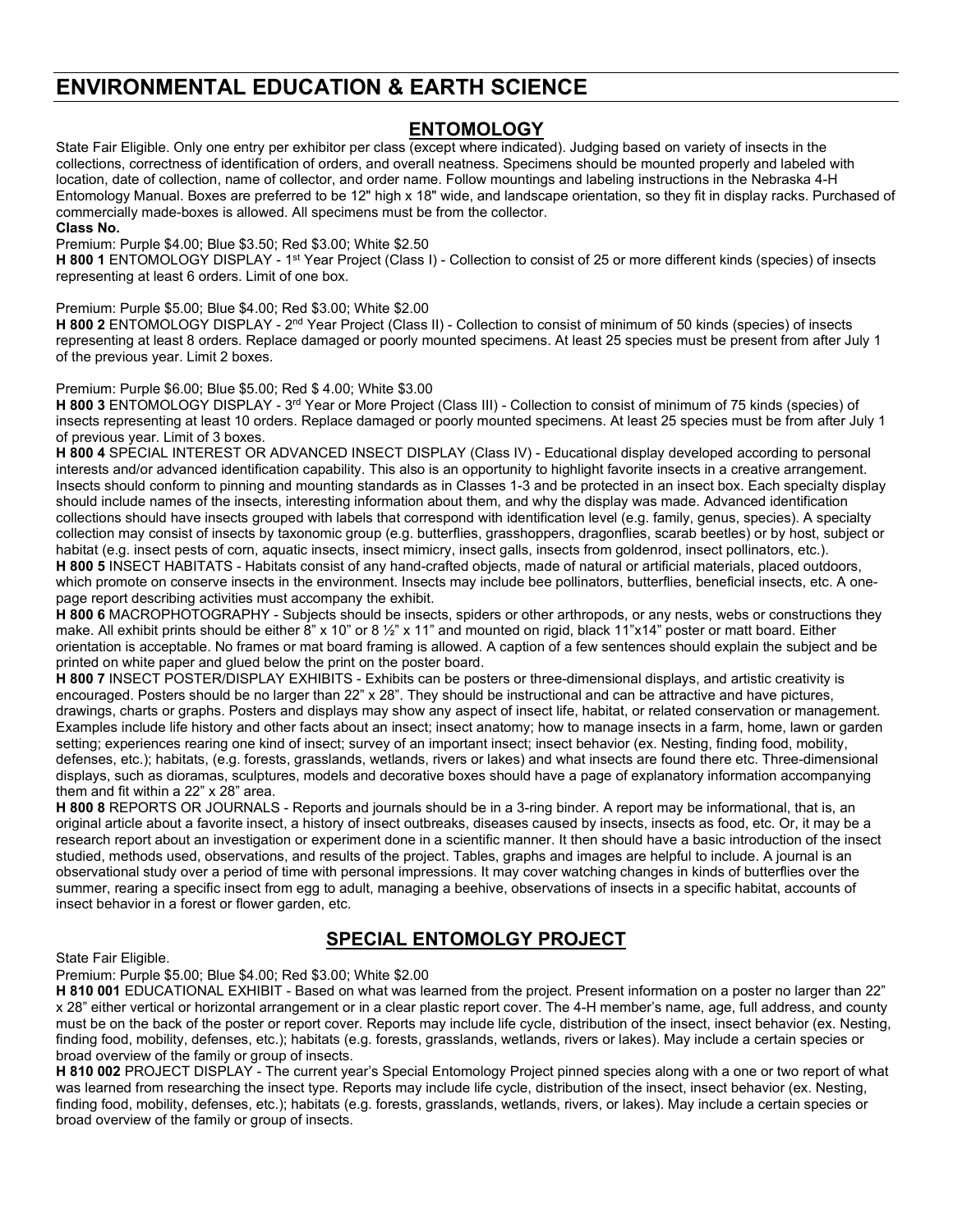## **FORESTRY**

State Fair Eligible. The official reference for all forestry projects is the Tree Identification Manual (4-H 332) which was recently revised and is available for purchase from UNL Marketplace. Other helpful forestry references include Trees of Nebraska (EC92-1774-X), Leafing Out (4-H431), and Plant a Tree (EC17-11-80). Display "boards" must be made from wood or wood composite, i.e., plywood, masonite or fiberboard, 1/4" to 1/2" thick and no larger than 24" x 24". Display boards may be coated, e.g. painted, varnished on both sides to prevent warping. Display "posters" must be made from a material, e.g. foam board or poster board, that will stand up without buckling and be no longer than 24" x 24". Display "books" must measure no more than 16" x 16". At least 5 of the 10 samples in Class D3202 to D3204 and D3205 must be from the list of 60 species described in 4-H 332. Samples to be judged must from 10 different tree species. For example, Emerald Queen Maple and Crimson King Maple are both varieties of the same specie (Norway Maple), and thus have the same genus and species names, i.e. *Acer platanoides*. All samples must be from trees, NO shrubs. If more than 10 samples are included in the display, only the first 10 samples from the current year will be judged. Due to emerald ash borer infestation, no true ash species (Green Ash, White Ash, Black Ash, or Blue Ash) may be included in any collections. Inclusion of a true ash species will result of the project being disqualified. Remember other general labeling standards apply, i.e. scientific names are always italicized or underlined. Also, the first letter of a Genus names is always capitalized. The first letter of a species names is always lower case. When required, always indicate complete scientific names (Genus and species) and common names, (e.g. Norway Maple) even when "variety names" are included. For example, the scientific name of Emerald Queen Maple is *Acer platanoides* and the common name is Norway maple. "Emerald Queen" may be included as the variety name, but variety names are not required. How well exhibitor follows written directions is an important factor in judging.

Premium: Purple \$2.50; Blue \$2.00; Red \$1.50; White \$1.00

### **Class No.**

**D 320 1** DESIGN-YOUR-OWN EXHIBIT - Prepare an educational exhibit about some aspect of trees, forests, or forestry that is of special interest to you. Possible topics include paper recycling, wild fire, forest products, forest wildlife, or forest pets. The only requirement is that the display must be no larger than 24 inches by 24 inches by 24 inches. Photographs, drawings, samples, charts, posters, etc. can be used. Include enough information to adequately explain the topic. Your display should be substantially different from other display classes. Be as creative as you like.

**D 320 2** LEAF DISPLAY - The leaf display must include samples of complete leaves from at least 10 different tree species. The display must include at least two samples of simple leaves, compound leaves, and conifer leaves. Leaves should be pressed, dried and mounted.

Collection: Whenever possible, collect leaves from mature trees. Collect leaves any time after they have reached full size, usually beginning in early summer. Leaf samples should be in good condition and representative of the average leaves on the tree. Keep in mind that shaded leaves are often much larger than normal. Carefully remove leaves from the twig with the entire petiole or rachis intact. After collection, fresh leaf samples can be temporarily stored within the pages of an old magazine, but they should be properly pressed and dried for display. Be sure to record pertinent information during collection. All collection must be done by exhibitor. Mounting: Leaves may be displayed in a notebook or on a display board. Any method may be used to mount the leaves, e.g. wire, glue, tape, staples, plastic bags. Be sure all their features can be clearly identified.

Labeling: The label for each sample must include: 1) common name, 2) scientific name, 3) leaf type, 4) leaf arrangement (for broadleaf trees), 5) leaf composition (for broadleaf trees), 6) collector's name, 7) collection date, 8) collection location (be specific, state and county at a minimum). If a twig is included with a sample, indicate "twig included" on the label. For example, the twig may be included with an eastern red cedar sample because the leaves are very small and difficult to remove from the twig. Supplemental information, e.g. general uses, common products, fall color, etc., may be included with the display to enhance its educational value.

**D 320 3** TWIG DISPLAY - The twig display must include twig samples from at least 10 different tree species. The display must include at least two samples of opposite and alternate leaf arrangements from broadleaf trees.

Collection: Twig samples should be collected during the dormant season (November – April when the buds are mature. Twig samples must be at least 6 inches long and exhibit buds. Leaves must be removed and side branches must be trimmed to less than 1 inch in length. All collection must be done by the exhibitor.

Mounting: Twigs must be mounted on a display board. Any method, e.g. wire, glue, tape, staples, plastic bags, may be used to mount twigs, but be sure all features can be clearly identified. The non-terminal end must be cut at a slant so the pith can be seen.

Labeling: The label for each sample must include: 1) common name, 2) scientific name, 3) leaf arrangement for broadleaf trees, 4) collector's name, 5) collection date, 6) collection location (be specific, state and county at a minimum). Supplemental information, e.g. general uses, tree characteristics, etc., may be included with the display to enhance its educational value.

**D 320 4** SEED DISPLAY - The seed display must include seed samples from at least 10 different tree species.

Collection: Tree seeds should be collected at the time of year when they mature, which varies widely depending upon tree species. For example, Silver maple seeds mature in May while red oak acorns do not mature until September. Seed samples should be free of insect or disease symptoms. Remember to display the seeds, not the fruit. For example, remove and display the seed from honey locust pods, do not display just the pod itself. It is acceptable to display the fruit with the seed, but clearly label each. All collection must be done by the exhibitor.

Mounting: Seeds may be displayed in a variety of ways, but they must be securely mounted and easily viewed. For example, seeds might be mounted on a display board or displayed in jars in a rack. Be as creative as you like.

Labeling: The labels for each sample must include: 1) common name, 2) scientific name, 3) type of fruit, if known (e.g. samara, pod, nut, legume, etc.), 4) collector's name, 5) collection date, 6) collection location (be specific, state and county at a minimum). Supplemental information, e.g. maturity date, average number of seed in the fruit, etc., may be included with the display to enhance its educational value.

Premium: Purple \$3.50; Blue \$3.00; Red \$2.50; White \$2.00

**D 320 5** WOOD DISPLAY - The wood display must include wood samples from at least10 different tree species.

Preparation: Samples may be of any shape, e.g. sections from a board, wood cylinders turned on a lathe, horizontal or vertical cross sections of a small log with a bark attached, etc., but all samples should be the same shape, e.g. all wood cylinders or all sections of a board. Each sample can be no larger than 4 inches by 4 inches by 4 inches. Cut surfaces should be sanded to show the grain. Treating samples with a clear finish (no stain) is optional. All collection must be done by the exhibitor.

Mounting: Samples may be displayed in a variety of ways but they must be securely mounted and easily viewed. For example, mounted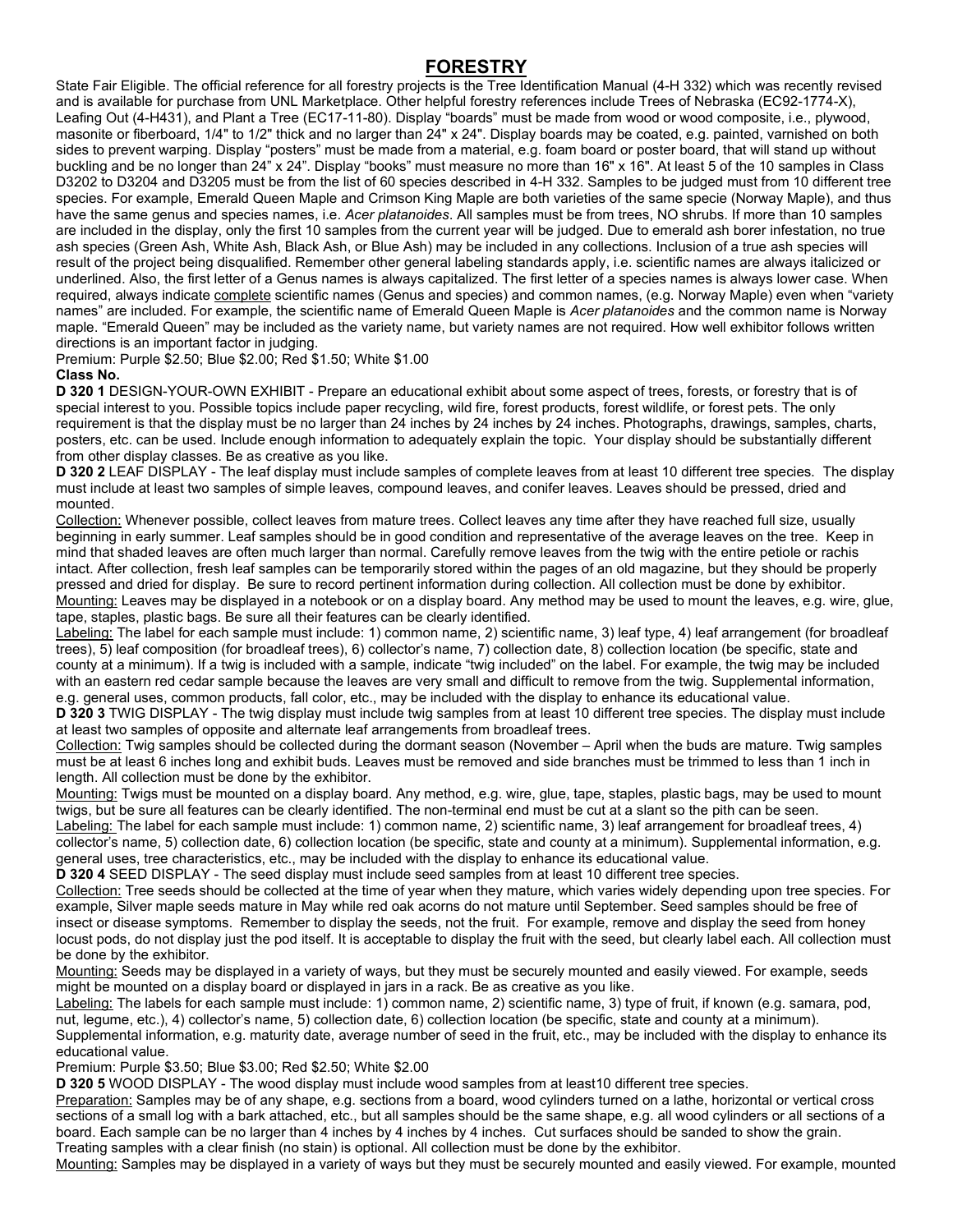on a display board or displayed in a box or rack. Be as creative as you like.

Labeling: The label for each sample must include: 1) common name, 2) scientific name, 3) wood type (softwood or hardwood), 4) collector's name, 5) collection date, 6) collection location (be specific, state and county at a minimum).

Supplemental information, e.g. common products, density, etc., may be included with the display to enhance its educational value. Premium: Purple \$3.00; Blue \$2.50; Red \$2.00; White \$1.50

**D 320 6** CROSS SECTION DISPLAY - A disc cut from a tree species listed in 4H332. The sample must be collected, by the exhibitor, within one year of the State Fair judging day. The disc must measure 6 to 12 inches in diameter and 1 to 3 inches thick. The bark should be firmly attached, which may be difficult if the tree was dead when the disc was cut. Sand at least one side of the disc so the grain can be easily seen. The disc may be treated with a clear finish, but treat both sides to minimize warping. Some cracking or checking can be expected and is allowed.

Labeling: The following parts must be clearly and accurately labeled on the cross section with pins, paper tags, or some other form of identification. a) pith, b) heartwood, c) sapwood, d) one growth ring, e) one growth ring (beginning and end), f) cambium and g) bark. A separate label attached to the back of the disc must include: 1) common name, 2) scientific name, 3) tree classification (softwood or hardwood), 4) age (of the cross section, 5) collector's name, 6) collection date, 7) collection location (be specific, state and county at a minimum).

**D 320 7** PARTS OF A TREE - This project is only for ages 8 - 11. Prepare a poster, no larger than 24 inches x 24 inches that clearly identifies the main external parts of any tree: a) trunk, b) crown, c) roots, d) leaves, e) flowers, f) fruit, g) buds, and h) bark. Identifying other internal parts, e.g. phloem, xylem, cambium, annual ring, pith, etc., is optional. Attach a separate label on the back of the poster that includes the exhibitor's name and age.

**D 320 8** LIVING TREE DISPLAY - Display a living tree seedling grown by the exhibitor from seed in the display container. The seed must be from a species listed in 4H332. The seedling must be 60 days to 1 year old (on State Fair judging day. The display container must contain at least 8 inches of soil (potting mix or suitable natural soil), have drainage holes, and a drain pan to catch drainage water. Labeling: A waterproof label must be attached and include: 1) common name, 2) scientific name, 3) seed treatments (if any), 4) planting date, 5) emergence date, 6) exhibitor's name.

Supplemental information about the tree, e.g. where the seed was collected, growth measurements, uses for that species, etc., may be included in an attached notebook, poster, etc. Supplemental information will be an important factor in judging.

**D 320 9** LIVING TREE DISPLAY - Prepare a visual display and/or collection tracing the origin of one non-lumber product that comes from trees and/or forests. The display must be no larger than 24"x22"x 28". Photographs, drawings, samples, charts, posters, etc. can be used. Posters submitted may be no larger than 22"x28" and may be either vertical or horizontal. The exhibitor must identify what species of tree the product is derived from and where the product is harvested, grown or otherwise collected. The product listed must be partially or fully derived from trees; if partial the approximate percentage should be articulated in the display.

- The goal of this exhibit is for exhibitors to learn that many products come from trees and forests and to explore one of these products through in-depth study.
- Information about the tree or forest product: e.g. information about harvesting, processing, industry information and environmental or other benefits may be included to enhance educational value. Supplemental information will be an important factor in judging but should not exceed three printed pages of text. Cite sources of information.
- Personal interviews with industry professionals are encouraged as a source of information.

**D 320 10** FOREST HEALTH DISPLAY - Prepare a visual display outlining a specific forest health issue such as tree disease, insect pest, animal or human caused damage, or an abiotic issue such as weather damage. The display must be no larger than 24"x24"x24". Original photographs, drawings, samples, charts, posters, etc. can be used. Actual specimens are strongly encouraged but must be properly preserved, i.e. insects pinned or placed in vials for alcohol, leaves pressed and dried. Posters submitted may be no larger than 24"x 24".

- Explain through the display what species of trees the health issue affects, diagnostic features of the issue (symptoms in trees, identifying features of the pest, etc.), and management options.
- Include common and scientific names of trees and pests.
- Supplemental information about the tree or forest health issue: e.g. origin, proliferation in Nebraska/United States, and physiological effects on the tree may be included to enhance educational value. Supplemental information will be an important factor in judging but should not exceed three printed pages of text. Cite sources of information.
- Attach a separate label on the back of the display the includes the exhibitor's name and age.

**D 320 11** - WILDFIRE PREVENTION POSTER - Prepare a poster, no larger than 24"x24" that promotes wildfire prevention strategies. Strategies articulated in the poster can include personal and/or land management actions. Attach a separate label on the back of the poster that includes the exhibitor's name and age.

• Supplemental information about wildfire prevention should be attached to the poster: e.g. frequency of wildfires in Nebraska/United States, financial costs of wildfires, environmental factor that contribute to wildfires, etc. to enhance educational value. Supplemental information will be an important factor in judging but should not exceed three printed pages of text. Cite sources of information.

**D 320 12** SUSTAINABLE LANDSCAPE DIORAMA - Box must be no larger than 24"x24". The exhibit must show a Nebraska landscape the includes elements such as windbreaks, fields, pastureland, CRP, public lands, community/municipal landscapes. The goal of this exhibit is for students to articulate conservation and sustainability best practices that can be implemented on a landscape, while addressing landowner and other stakeholder interests.

- Label point/nonpoint sources of pollution, carbon sequestration, water-wise practices, wildfire prevention strategies, renewable energy sources, and other conservation practices as well as at least 10 species of plants included in the diorama.
- Attach to the exhibit a brief report including supplemental information describing the diorama, defining conservation practices, and outlining opportunities for landscape improvements to enhance educational value. Supplemental information will be an important factor in judging but should not exceed three printed pages of text. Cite sources of information.

**D 320 13** TREE PLANTING PROJECT DISPLAY - Plant a tree in your community. Prepare a visual display where the exhibitor articulates proper tree planting techniques, why the individual tree species was chosen, as well as steps taken to continue care for the tree after initial planting. The display must be no larger than 24"x24"X24". Photographs, drawings, samples, charts, posters, etc. can be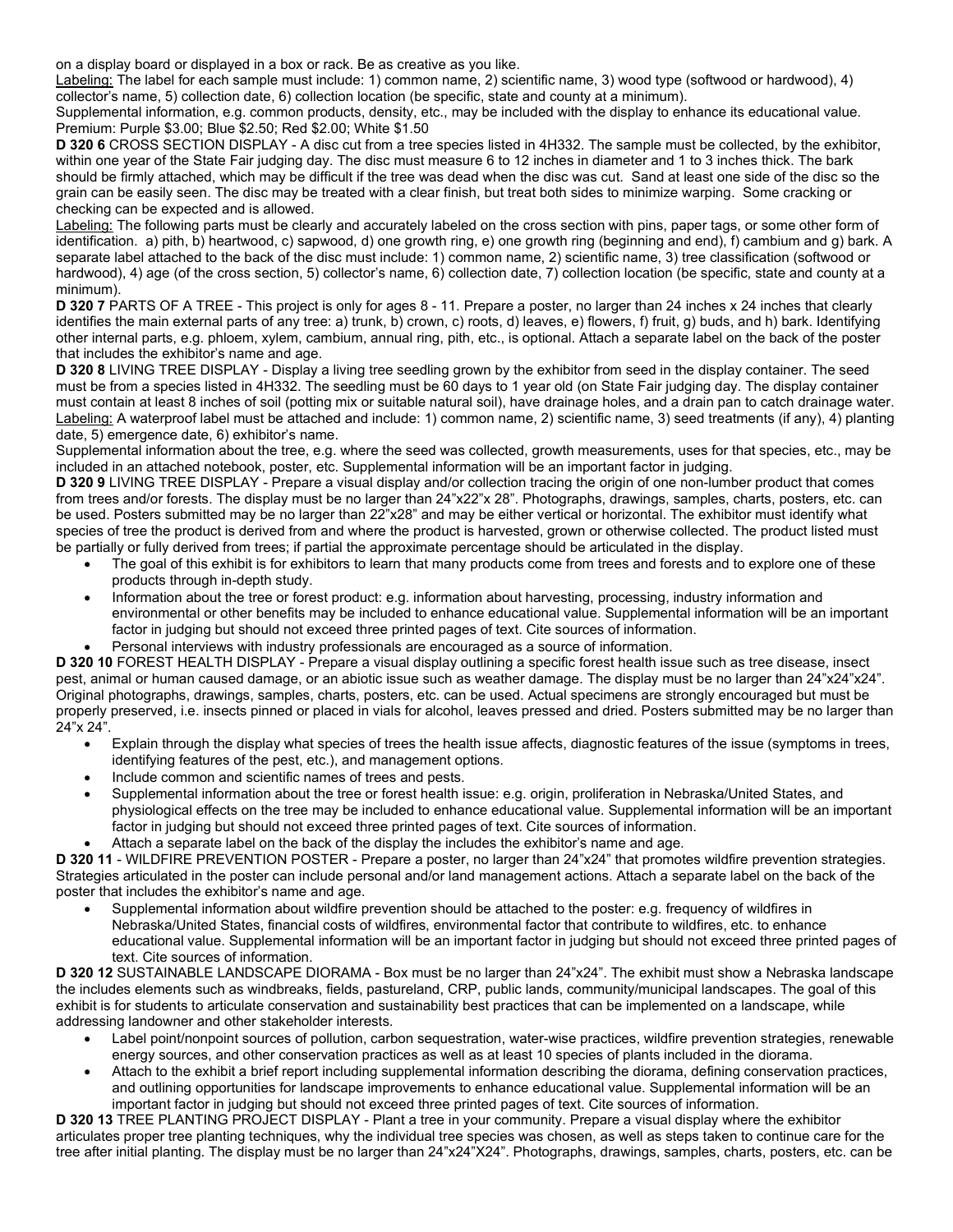used. Posters submitted may be no larger than 24"x 24". The tree must have been planted 60 days to 1 year before State Fair judging day. Students must obtain permission from necessary authorities and property owners before planning any trees.

- Labeling: The following information about the trees must be included in the display: 1) common name; 2) scientific name; 3) planting location; 4) planting date; 5) tree source; 6) planter's name; 7) proper tree planting steps; 8) tree care (after planting).
- Supplemental information about the tree: e.g. why the species was chosen, growth measurements, uses for that species, etc., may be included in an attached notebook, poster, etc. to enhance educational value. Supplemental information will be an important factor in judging but should not exceed three printed pages of text. Cite sources of information.

# **CONSERVATION, WILDLIFE AND SHOOTING SPORTS**

State Fair Eligible. Conservation, wildlife and shooting sports gives 4-H members and opportunity to share their knowledge and field experience about conservation, wildlife, and shooting sports. When creating an exhibit make sure to take close account of the rules while taking into account the different laws that surround those areas.

**SHOW WHAT YOU DID AND LEARNED:** All exhibitors will show evidence of their personal field experiences, study or observations that relate to their exhibit to help judges understand what the 4-H'er did and learned in the process that led to the exhibit.

**PROPER CREDIT:** Show proper credit by listing the sources of plans or other supporting information used in exhibits.

**WHOSE EXHIBIT:** The exhibitor's name, county and age must be on the back or bottom of all displays.

**WILDLIFE AND WILDLIFE LAWS:** "Animal" or "Wildlife" in the following classes includes wild fish, amphibians, reptiles, birds, or mammals. Please make sure you are following all wildlife laws.

**PROJECT MATERIALS:** Related project booklets include Exploring Your Environment Series, 4-H Shooting Sports, Amphibians, Bird Behavior (EC 59381), Fishing For Adventure Project Manuals, Wildlife Conservation (4-H 125), Geology, and Outdoor Adventure. Other resources include: Outdoor Skills: Learning Science in the Outdoor series (Science Signature Outcome Program) outdoornebraska.gov/afterschool/ an[d www.whep.org.](http://www.whep.org/)

**BOARD AND POSTER EXHIBITS:** Mount all board exhibits on 1/4" plywood, Masonite, or similar panel no larger than 24" high by 24" wide. Poster exhibits should be on regular poster sheets, no larger than standard size (22" x 28") but half size, 22" x 14", is recommended.

Premium: Purple \$3.50; Blue \$3.00; Red \$2.50; White \$2.00

### **WILDLIFE AND HOW THEY LIVE**

**Classes D3401– D3404 are BOARD or POSTER EXHIBITS** – Display may show any aspect of wildlife, wildlife habitat, or related conservation. Examples: life history or other facts about one type of wildlife; how to manage wildlife on a farm or in town; managing habitat for one kind of wildlife; life requirements for one kind of wildlife during one season or through the year; wildlife behavior and habitats. For more ideas, refer to project booklets. Refer to General Rules at beginning of Department.

**Class No.**

**D 340 1** MAMMAL DISPLAY

**D 340 2** BIRD DISPLAY

**D 340 3** FISH DISPLAY

### **D 340 4** REPTILE OR AMPHIBIAN DISPLAY

**D 340 5** WILDLIFE CONNECTIONS - Board or poster exhibit - The purpose of this display is to show inter-connections and related aspects among animals, plants, and other habitat components. All displays should show two or more interactions that occur between/among animals or between animals and their habitat. Displays might show how animals interact with other animals, with people, or with their habitat. Examples: 1) Food chain display. Use pictures, drawings, or other items to illustrate the source of food energy and where it goes - who eats whom or what. Use arrows to show the direction of the energy (food) flow. 2) Show the role of predators, scavengers, insect eaters, or others in nature. 3) Show how wildlife numbers (populations) change through the year. 4) Show predation, competition, or other behavioral interactions of wildlife. 5) Choose one kind of wildlife and make observations through a season or year, keep notes of interactions, then make a display of what you saw.

**D 340 6** WILDLIFE TRACKS - Board or diorama type box exhibit. Make a display of animal tracks using plaster-of-paris casts. There are three options. For all options, include a brief description of your experiences in making the tracks so the judges' better understand what you did and learned. Positive casts (impressions as they would be in nature) are preferred but not required. Option 1 should show plaster-of-paris tracks of five or more kinds of wildlife along with a picture or illustration of each kind of animal or Option 2 should show two or more plaster-of-paris tracks of one specific kind of wildlife and should include a picture or illustration of the animal, what the animal may eat, and what may eat the animal or Option 3 should show two tracks and include the animal's habitat needs including preferred food, shelter, water, and space in addition to picture or illustration of the animal.

**D 340 7** WILDLIFE KNOWLEDGE CHECK - Use electrical circuits, pictures or other methods of teaching wildlife identification or other wildlife conservation and shooting sports related knowledge. Plan size and shape to fit transportation and display; maximum size 24" x 24".

**D 340 8** WILDLIFE DIORAMA - Exhibit must be no larger than 24" x 24". The exhibit might show a grassland, prairie, agricultural, woodland, riparian (stream or river corridor), wetland, and/or other area with wildlife habitat. Example: show an area interspersed with several habitats such as windbreaks, farm fields, woods, waste areas, ditches, and pastures for edge-adapted species such as whitetailed deer, Northern bobwhite, mourning doves, cottontail rabbits, fox, squirrels, Northern cardinals, or blue jays. Label the habitats displayed and show at least five kinds of wildlife in their proper habitats.

**D 340 9** WILDLIFE ESSAY - Learn how to share educational information by writing. Choose a conservation or wildlife topic that interests you and write an essay about it. For example, write about a particular species of wildlife that you have observed or about the values of wildlife. You might write about wildlife on a farm, in town, in a backyard, at a backyard feeder, or at other places. You might write about ethics, proper behavior in the outdoors, hunting, or fishing. The essay is between 100 and 1000 words long and typed, double spaced on 8.5" x 11" paper. You might use books, magazines, or personal interviews as resources, but you must give credit to all sources by listing them.

**D 340 10** WILDLIFE VALUES SCRAPBOOK - Make a scrapbook about the various values of wildlife. This would include aesthetic, scientific, commercial, game, genetic, and/or ecological. One resource would be the Wildlife Conservation project booklet (4-H 125).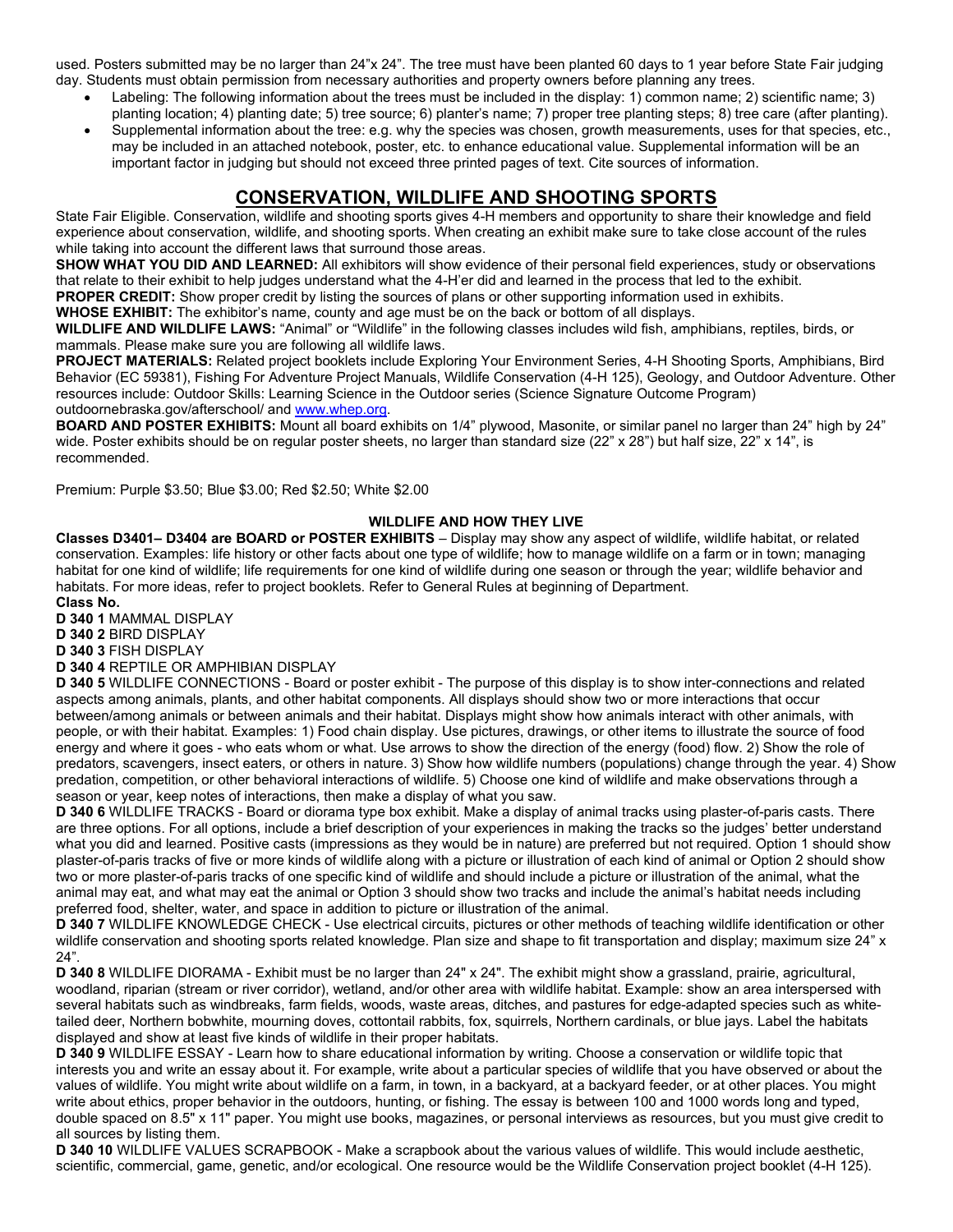**D 340 11** WILDLIFE ARTS - The purpose of this class is to allow artistic exhibits that contain educational information about conservation and wildlife. Examples might include paintings, photographs, wood carvings, painted duck decoys, or songs or poems written by the exhibitor. Entries must be appropriate for fair display and no larger than 24" x 24". For example, paintings or photographs should be displayed in notebook format or mounted on a sturdy display panel. All entries must include a title and brief explanation of the purpose or message (what is the exhibit meant to show).

### **OUTDOOR ADVENTURES – LEVEL 2**

Refer to General Rules at beginning of Department. Display posters must be made of material, e.g. foam board or poster board and measure no larger than 22"x28". Poster material should be sturdy enough to hold display items. Display exhibits other than posters to be no larger than 18"x24". Consider neatness and creativity.

**D 341 1** POSTER - Create a poster display no larger than 22"x28". Topics may include, but not limited to one or more of the following: how to pitch a tent, knot tying, cooking over a campfire, how to start a campfire, wildlife and plants identified while camping, how to set up emergency shelter, dealing with weather, collection of photos from camping trips, "Leave No Trace" and how that was followed while camping, plan a camping trip, camping essentials, environmental issues/protecting natural resources, park or trail clean up, sanitation/hygiene while outdoors or use of GPS.

**D 341 2** JOURNAL/BINDER - Written report of actual, virtual or actual camping/hiking trips with observations OR field journal (notes of actual experiences, sights, sounds, smells, etc.), OR camping or hiking trip diary. Explain growth in project, leading the hikes, planning the camping trip, now being able to identify the wildlife and nature around you and how identified (sight/sound/shape/smell/color). Feather/leaf/flower pressings must be securely attached, if included. Photos of drawings of observations encouraged. Exhibits measure no larger than 16"x16".

**D 341 3** CAMPING/HIKING SAFETY - Must include explanation of use of item and why selected/purpose, how it fits hiking/camping needs. May include, but are not limited to, one of the following: travel sized poisonous plants guide, camping first aid kit, weather/water safety or hand hygiene kit. Exhibits measure no larger then 18"x24".

**D 341 4** DIGITAL MEDIA - Use digital media to show video/slideshow/presentation of setting up a tent (include why site is chosen) or protecting natural resources or environmental issues or computer video camping/hiking game. Submit a USB drive or DVD inside a report cover or notebook. If using a slideshow, include printed slides inside report cover or notebook.

**D 341 5** OTHER CAMPING ITEMS - Must include what inspired the creation of the item, and its purpose. May include, but are not limited to, one of the following: nature art, nature haiku poem, spider web sketches or knot display. Exhibits measure no larger than 18"x24".

### **OUTDOOR ADVENTURES – LEVEL 3**

Refer to General Rules at beginning of Department. Display posters must be made of material, e.g. foam board or poster board and measure no larger than 22"x28". Poster material should be sturdy enough to hold display items. Display exhibits other than posters to be no larger than 18"x24". Consider neatness and creativity.

**D 341 6** POSTER - Create a poster display no larger than 22"x28". Topics may include, but not limited to one or more of the following: Topographic map, backpacking trip plan, camp layout, plan an expedition (can be dreamed or lived), collection of photos from your expedition, trails hiked, cost comparison of rental vs purchase or using GPS/compass.

**D 341 7** JOURNAL/BINDER - Written report of actual, virtual or imagined expeditions/camping/hiking OR field journal (notes of actual experiences, sights, sounds, smells, etc.). Explain growth in project, challenges in leading a group, teaching others about wildlife and nature identification and "Leave No Trace." Exhibits measure no larger than 16"x16".

**D 341 8** EXPEDITION SAFETY - Must include an explanation of use of items, why selected/purpose of item, how it meets hiking/camping/expedition needs. May include but are not limited to: travel sized edible plants, creepy crawly guide, tent repair kit, travel first aid kit or weather/water safety. Exhibits measure no larger than 18"x24".

**D 341 9** DIGITAL MEDIA - Use digital media to show video/slideshow/presentation of one of the following, but not limited to; building a non-tent shelter (include why needed), packing your backpack/equipment and getting it onto you, teaching others about environmental issues or a computer video backpacking expedition game. Submit a USB drive or DVD inside a report cover or notebook. If using a slideshow, include printed slideshow inside report cover or notebook.

**D 341 10** OTHER EXPEDITION ITEMS - Must include what inspired the creation of the item, and the purpose of the item. May include, but are not limited to; nature art, nature cinquain poem, backpacking food recipes, hiking/expedition conditioning plan, charcoal etching, dehydrated meal or snack (at least 1 cup displayed in a re-sealable plastic bag with ingredients, instructions, and nutritional facts included). Exhibits measure no larger than 18"x24".

### **WILDLIFE HABITAT**

Refer to General Rules at beginning of Department. Display may show any aspect of wildlife, wildlife habitat, or related conservation. For more ideas, refer to project booklets.

**D 342 1** HOUSES - Examples: house for wren, bluebird, wood duck, kestrel, barn owl, bats, etc. (NO insect houses). Make the house functional so that dimensions, hole size, etc. are appropriate to fit the intended species needs. Include the following information: 1) kind/s of animal/s for which the item is intended; 2) where and how the house should be located for best use; 3) any seasonal maintenance needed. Tips: check NebGuide on bird houses and shelves.

**D 342 2** FEEDERS/WATERERS - Make a birdbath or feeder. Examples: seed, suet, or nectar feeders, squirrel feeder okay, no insect feeders. Include the following information: 1) the kinds of animal(s) for which the water/feeder is intended; 2) where are and how the water/feeder should be located for best use; 3) any seasonal maintenance needed; 4) any evidence of your personal observations or experiences. Tips: check NebGuide on feeding birds.

**D 342 3** WILDLIFE HABITAT DESIGN BOARD OR POSTER EXHIBIT - Choose a backyard, acreage, or farm and design a habitat plan to meet the food, water, shelter, and space needs of at least three kinds of animals you would like to attract. Draw an outline of the area and show what plants or other habitat will be provided. Indicate how the various parts of your plan provide the desired habitat needs. You might include an aerial photo of the area if you have one.

### **HARVESTING EQUIPMENT**